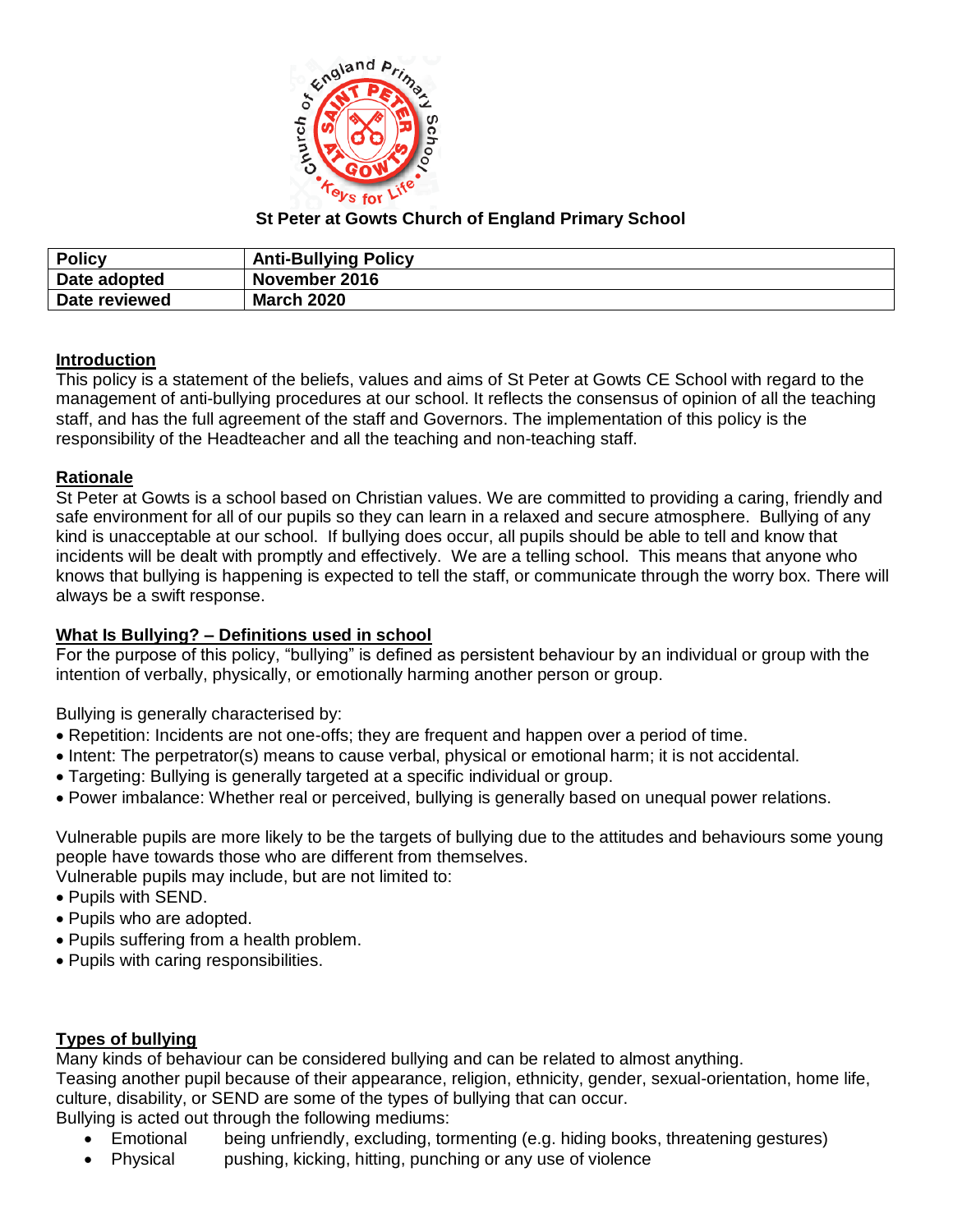- Racist racial taunts, graffiti, gestures
- Sexual unwanted physical contact or sexually abusive comments
- Homophobic because of, or focussing on the issue of sexuality
- Verbal name-calling, sarcasm, spreading rumours, teasing
- Cyber all areas of internet, such as email; mobile threats by text messaging & calls; misuse of associated technology.

**Racist bullying**: Bullying another person based on their ethnic background, religion or skin colour. Racist bullying is a criminal offence under the Crime and Disorder Act 1998 and Public Order Act 1986.

**Homophobic bullying**: Bullying another person because of their actual or perceived sexual orientation. 3.6. Transphobic bullying: Bullying based on another person's gender 'variance' or for not conforming to dominant gender roles.

**Sexist bullying**: Bullying based on sexist attitudes expressed in a way to demean, intimidate or harm another person because of their sex or gender. Sexist bullying may sometimes be characterised by inappropriate sexual behaviours.

**Sexual bullying**: Bullying behaviour that has a physical, psychological, verbal or non-verbal sexual dimension/dynamic that subordinates, humiliates or intimidates another person. This is commonly underpinned by sexist attitudes or gender stereotypes.

**Prejudicial bullying**: Bullying based on prejudices directed towards specific characteristics, e.g. SEND or mental health issues.

**Relational bullying**: Bullying that primarily constitutes of excluding, isolating and ostracising someone – usually through verbal and emotional bullying.

**Peer on Peer Abuse**: The school's Child Protection and Safeguarding Policy outlines our stance on addressing peer-on-peer sexual abuse, and the procedures in place will be adhered to if any instances of sexual harassment or sexual violence be uncovered.

### **Bullying outside of school**

The headteacher has a specific statutory power to discipline pupils for poor behaviour outside of the school premises. Section 89(5) of the Education and Inspections Act 2006 gives the headteacher the power to regulate pupils' conduct when they are not on school premises, and therefore, not under the lawful charge of a school staff member.

Teachers have the power to discipline pupils for misbehaving outside of the school premises. This can relate to any bullying incidents occurring anywhere off the school premises, such as on school or public transport, outside the local shops, or in a town or village centre.

Where bullying outside school is reported to school staff, it is investigated and acted on.

In all cases of misbehaviour or bullying, members of staff can only discipline the pupil on school premises, or elsewhere when the pupil is under the lawful control of the member of staff, e.g. on a school trip.

The headteacher is responsible for determining whether it is appropriate to notify the police, or the anti-social behaviour coordinator, of the action taken against a pupil.

If the misbehaviour could be of a criminal nature, or poses a serious threat to a member of the public, the police are always informed.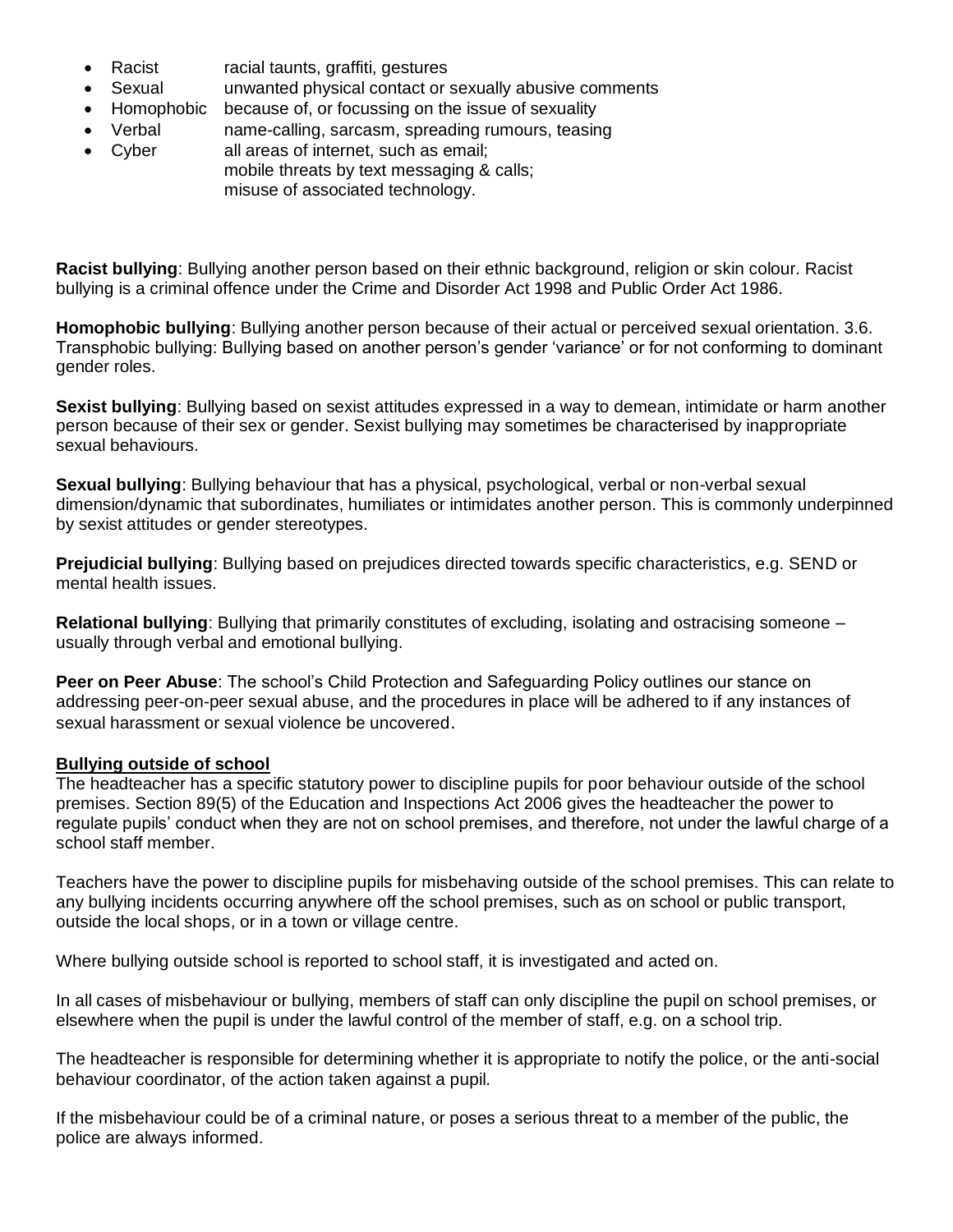## **Why is it Important to Respond to Bullying?**

Bullying hurts. No one deserves to be a victim of bullying. Everybody has the right to be treated with respect. Pupils who are bullying need to learn different ways of behaving and children who have been effected by bullying can be supported.

Schools have a responsibility to respond promptly and effectively to issues of bullying.

### **Objectives of this Policy**

All Governors, teaching and non-teaching staff, pupils and parents should have an understanding of what bullying is. All Governors and teaching and non-teaching staff should know what the policy is on bullying, and follow it when bullying is reported. All pupils and parents should know what the school policy is on bullying, and what they should do if bullying arises. As a church school we take bullying seriously. Pupils and parents should be assured that they will be supported when bullying is reported. Bullying will not be tolerated.

## **Roles and responsibilities**

The governing board is responsible for:

- Evaluating and reviewing this policy to ensure that it is not discriminatory.
- The overall implementation of this policy.
- Ensuring that the school adopts a tolerant and open-minded policy towards difference.
- Ensuring the school is inclusive.
- Analysing any bullying data to establish patterns and reviewing this policy in light of these.

The headteacher is responsible for:

- Reviewing and amending this policy, accounting for new legislation and government guidance, and using staff experience of dealing with bullying incidents in previous years to improve procedures.
- Keeping a record of all reported incidents, including which type of bullying has occurred, on CPOMS to allow for proper analysis of the data collected.
- Analysing the data in the bullying record at termly intervals to identify trends, so that appropriate measures to tackle them can be implemented.
- Reporting incidences of bullying to the governing body on a termly basis.
- Arranging appropriate training for staff members.

Teachers and Deputy DSL's are responsible for:

- Being alert to social dynamics in their class and communicating these within the safe and well meetings.
- Being available for pupils who wish to report bullying.
- Providing follow-up support after bullying incidents.
- Being alert to possible bullying situations, particularly exclusion from friendship groups.
- Refraining from gender stereotyping when dealing with bullying.
- Understanding the composition of pupil groups, showing sensitivity to those who have been the victims of bullying.
- Reporting any instances of bullying once they have been approached by a pupil for support.

### Parents are responsible for:

• Informing their child's teacher if they have any concerns that their child is the victim of bullying or involving in bullying in anyway.

• Being watchful of their child's behaviour, attitude and characteristics and informing the relevant staff members of any changes.

Pupils are responsible for:

- Informing a member of staff if they witness bullying or are a victim of bullying.
- Not making counter-threats if they are victims of bullying.
- Walking away from dangerous situations and avoiding involving other pupils in incidents.
- Keeping evidence of cyber bullying and informing a member of staff should they fall victim to cyber bullying.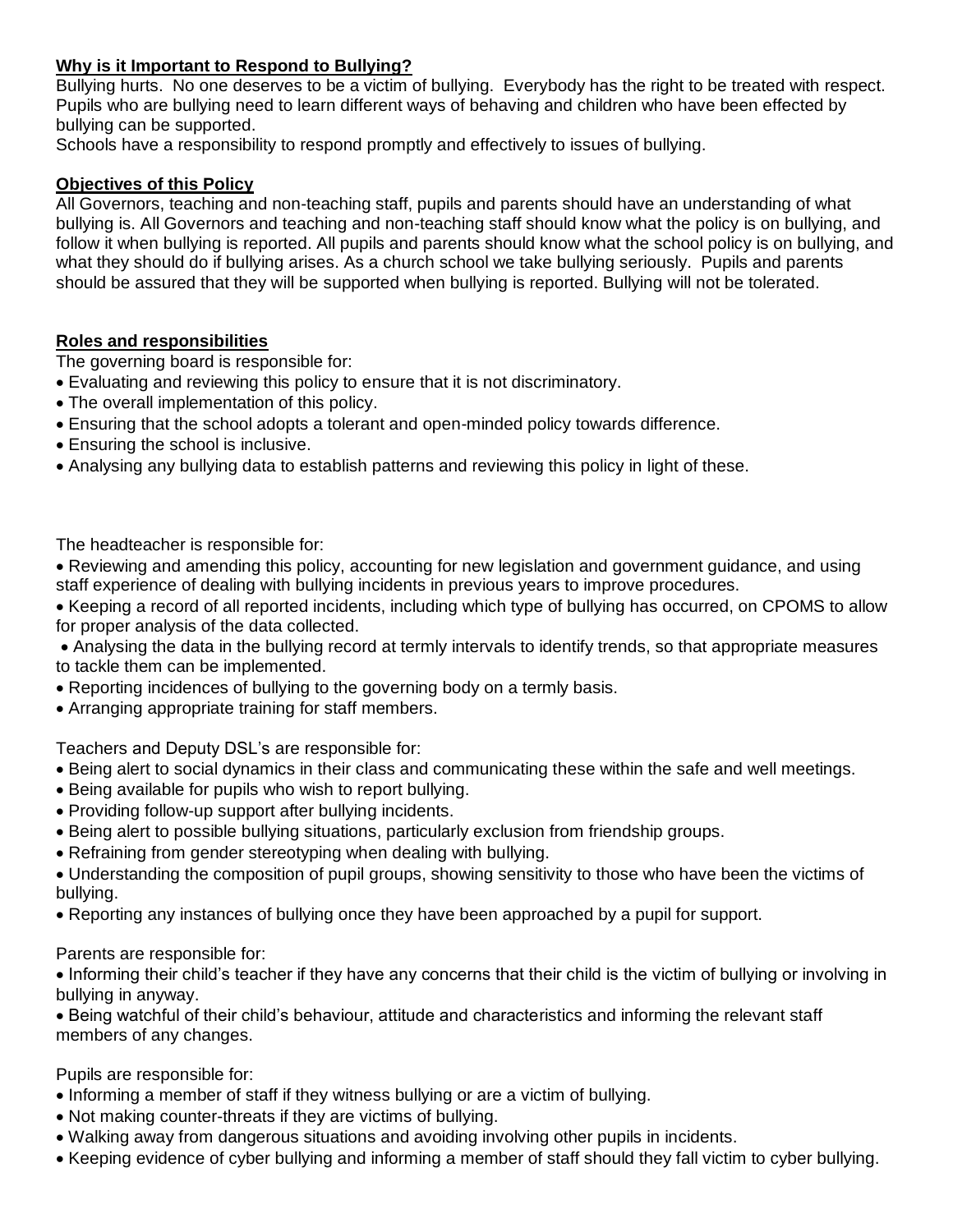## **Statutory implications**

St Peter at Gowts school understands that, under the Equality Act 2010, it has a responsibility to:

- Eliminate unlawful discrimination, harassment, victimisation and any other conduct prohibited by the act.
- Advance equality of opportunity between people who share a protected characteristic and people who do not share it.
- Foster good relations between people who share a protected characteristic and people who do not share it.

The school understands that, under the Human Rights Act (HRA) 1998, it could have charges brought against it if it allows the rights of children and young people at the school to be breached by failing to take bullying seriously.

The headteacher will ensure that this policy complies with the HRA; the headteacher understands that they cannot do this without fully involving their teaching staff.

Although bullying itself is not a criminal offence, some types of harassment, threatening behaviour and/or communications may be considered criminal offences:

• Under the Malicious Communications Act 1988, it is an offence for a person to electronically communicate with another person with the intent to cause distress or anxiety, or in a way which conveys a message which is indecent or grossly offensive, a threat, or contains information which is false and known or believed to be false by the sender.

• The Protection from Harassment Act 1997 makes it an offence to knowingly pursue any course of conduct amounting to harassment.

• Section 127 of the Communications Act 2003 makes it an offence to send, by means of a public electronic communications network, a message, or other matter, that is grossly offensive or of an indecent, obscene or menacing character. It is unlawful to disseminate defamatory information through any media, including internet sites.

• Other forms of bullying which are illegal and should be reported to the police include: violence or assault, theft, repeated harassment or intimidation and hate crimes.

### **Signs and Symptoms**

A child may indicate by signs or behaviour that he or she is being bullied. Adults should be aware of these possible signs and that they should investigate if a child:

- is frightened of walking to or from school
- changes their usual routine
- is unwilling to attend the school
- becomes withdrawn anxious, or lacking in confidence
- starts stammering
- cries themselves to sleep at night or has nightmares
- feels ill in the morning
- begins to fall behind academically
- comes home with clothes torn or books damaged
- has possessions which are damaged
- asks for money or starts stealing money
- has unexplained cuts or bruises
- becomes aggressive, disruptive or unreasonable
- is bullying other children or siblings
- stops eating
- is frightened to say what's wrong
- gives improbable excuses for any of the above

These signs and behaviours could indicate other problems, but bullying should be considered a possibility and should be investigated. If staff become aware of any factors that could lead to bullying behaviours, they will notify the headteacher, deputy headteacher, and a Deputy DSL who will investigate the matter and monitor the situation.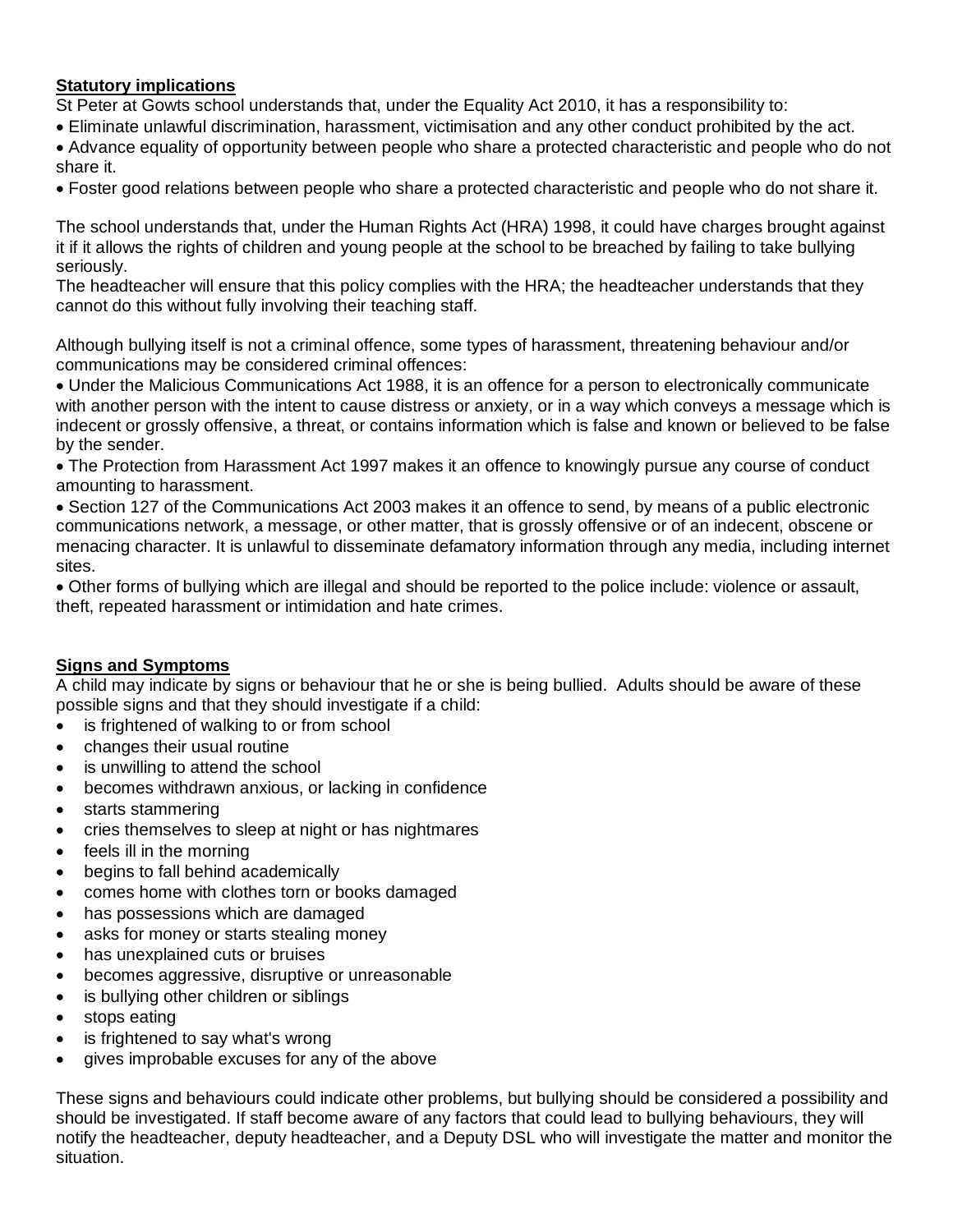# **Procedures**

## **Immediate Action**

1. The responsible member of staff must deal with the incident calmly and firmly. If the adult considers that there is a cause for concern they will listen to the 'victim' first. Staff always respect pupils' privacy, and information about specific instances of bullying are not discussed with others, unless it is in a setting that the victim has given consent to, or there is a safeguarding concern.

They must avoid becoming involved in fact-finding or apportioning blame. All possible incidents of bullying will be recorded and dated by staff involved. The member of staff will adopt a problem-solving approach wherever possible. Record in safe and well logs in class and shared with the headteacher or deputy.

- 2. If the incident occurs at break the teacher on duty will inform the class teacher. During lunchtime, it will be reported to the senior mid-day supervisor who will discuss the issue with the class teacher involved. Follow up discussions may be appropriate with individuals, and clear reminders of what is acceptable/unacceptable behaviour and the consequences of this. This will be recorded in safe and well logs in class and shared with the headteacher and deputy.
- 3. A meeting with both (or groups) of pupils may then be held if necessary, again using a problem-solving approach and encouraging the children themselves to say what needs to be done.
- 4. If a bullying issue is reported by parents this will, in the first instance, be addressed by the class teacher. If the issues persist and parents continue to have concerns, the Headteacher or SLT will address the issue.
- 5. In the case of cyber bullying, the above procedures will be followed and the e-safety policy will be referred to.
- 6. If a member of staff believes a pupil is in danger, e.g. of being hurt, they will inform the DSL or Deputy DSLs immediately.

## **Longer Term Action**

If the bullying persists and all procedures normally used are not effective further action will be necessary:

- 1. The incidents will be reported to the Headteacher or Deputy and SLT– recorded in Bullying Log kept in the Business Manager's office and CPOMS.
- 2. The Headteacher or SLT will investigate the incident.
- 3. They will decide if parents of the pupils involved should be informed and be asked to come in to a meeting to discuss the problem.
- 4. The child's parents will be invited in order to discuss the concerns, at which time any written comments may be used as evidence. Wherever possible, agreement is reached between parents and the school as to appropriate strategies to adopt that are consistent, firm and enforceable.
- 5. The Headteacher will be informed of any allegations of abuse against pupils with SEND. They will record the incident in writing and, working with the SENCO, decide what course of action is necessary, with the best interests of the pupil in mind at all times
- 6. Follow-up support is given to both the victim and bully in the months following any incidents, to ensure all bullying has stopped.

## **Outcomes**

1. The bully (bullies) will be made to apologise. Other consequences may take place i.e. written apology, removal of privileges.

2. If possible, the pupils will be reconciled and an attempt will be made to help the bully change their behaviour resulting in the difficulties being resolved to the acceptance of both parties.

3. After the incident / incidents have been investigated and dealt with, each case will be monitored to ensure repeated bullying does not take place.

4. In the instance of cyber bullying the School may remove IT access to those children who are not using School IT resources in line with the E-Safety policy.

5. At the discretion of the School, outside agencies may become involved.

6. If necessary and appropriate, police will be consulted.

7. In serious cases, fixed term or permanent exclusion will be considered by the Headteacher. If there is to be a formal exclusion the procedure is detailed in the Exclusions Pack 2015.